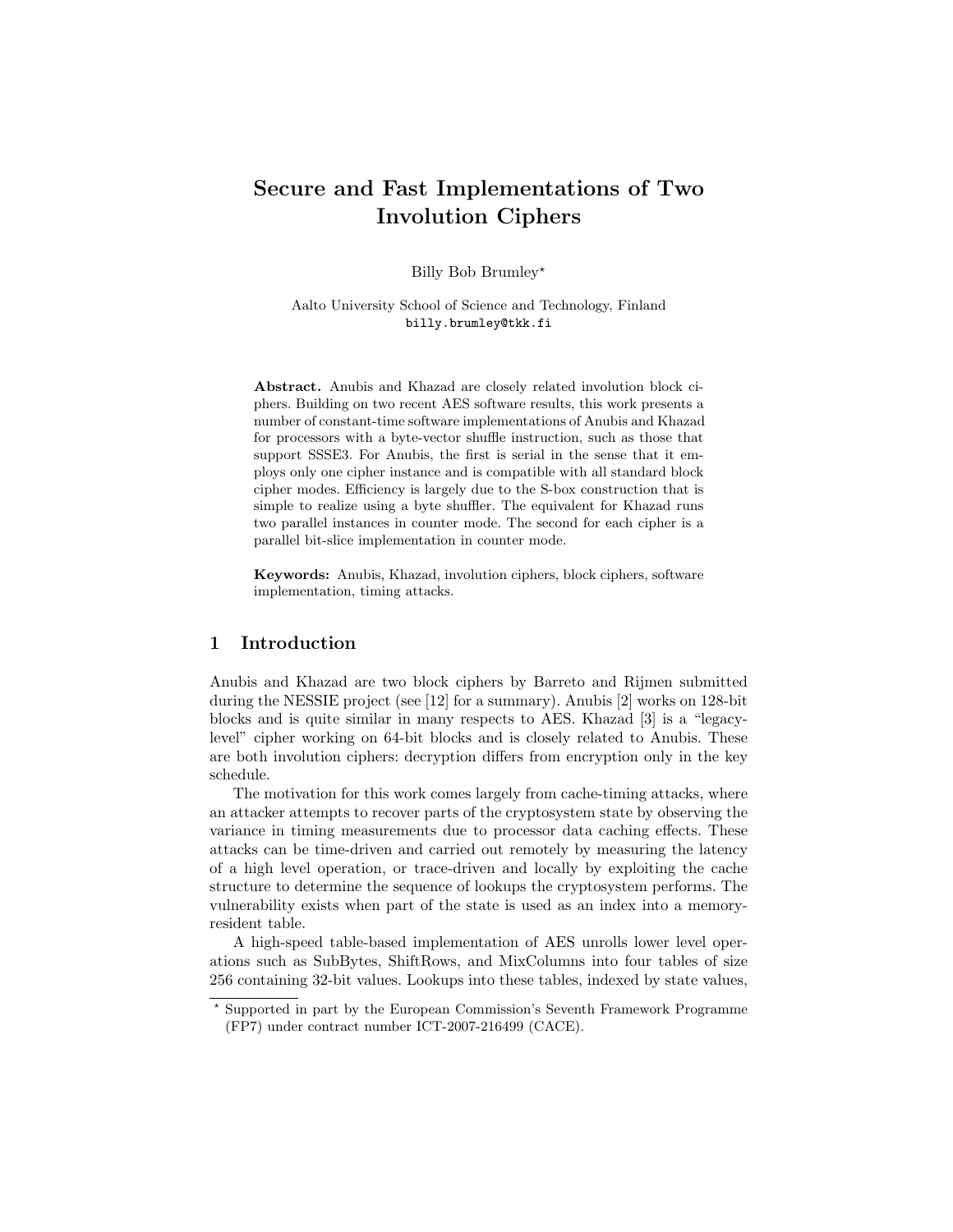are combined with XOR to carry out AES rounds in a more software-friendly manner, relaxing the need to manipulate a large number of single byte values and bits within those bytes. Similar versions of both Anubis and Khazad exist, in fact provided as the C reference implementations and discussed in both specifications [2, 3, Sect. 7.1].

Cache-timing attacks are a serious threat and can easily lead to leakage of key material. Although there are numerous published attacks on such implementations, a practical noteworthy one is Bernstein's AES time-driven attack [5]. Anubis and Khazad are presumably susceptible to this and other timing attacks. In light of these attacks, a reasonable security requirement for any cipher is that it can be implemented to use a constant amount of time. In this context, Bernstein defines constant as "independent of the AES key and input" [5, Sect. 8]. The concept of security within this paper is with respect to timing attacks.

To this end, this work shows that constant-time and efficient implementations of both Anubis and Khazad are possible. Four such implementations appear herein, summarized as follows.

- The first Anubis implementation runs only one instance of the cipher, compatible with all standard block cipher modes. This is efficient due to a bytevector shuffle instruction, allowing elegant realization of the nonlinear layer in constant-time. The Khazad implementation is otherwise analogous but with a smaller state runs two parallel cipher instances, here in counter mode under the same key.
- The second Anubis implementation bit-slices the state and runs eight parallel instances, here in counter mode. Not surprisingly, this is faster but requires a parallel block cipher mode. Analogously, the Khazad implementation runs 16 parallel instances.

This work builds upon two recent results on AES software implementations that remarkably manage to achieve constant-time and exceptional performance at one stroke.

- A common hardware technique to compute the AES S-box uses an isomorphism  $\mathbb{F}_{2^8} \to \mathbb{F}_{2^4}^2$  and subsequently reduces the problem of inversion in the latter field to that of one in in the ground field; [13, 14, 7] are good examples of this. Using a similar technique in software when equipped with a byte-vector shuffle instruction and using a novel field element representation, Hamburg presents techniques for fast and constant-time software implementation of AES [10]. Running only a single instance of the cipher, the implementation is compatible with all standard block cipher modes.
- Käsper and Schwabe present AES bit-slice techniques, aligning individual bits of state bytes in distinct registers [11]. The implementation runs eight parallel streams in counter mode under the same key. Not only does this provide a constant-time implementation, but also is currently the fastest published AES counter mode implementation in software (not considering newer Intel models equipped with AES instruction set extensions). Tablebased AES implementations on common platforms that can perform only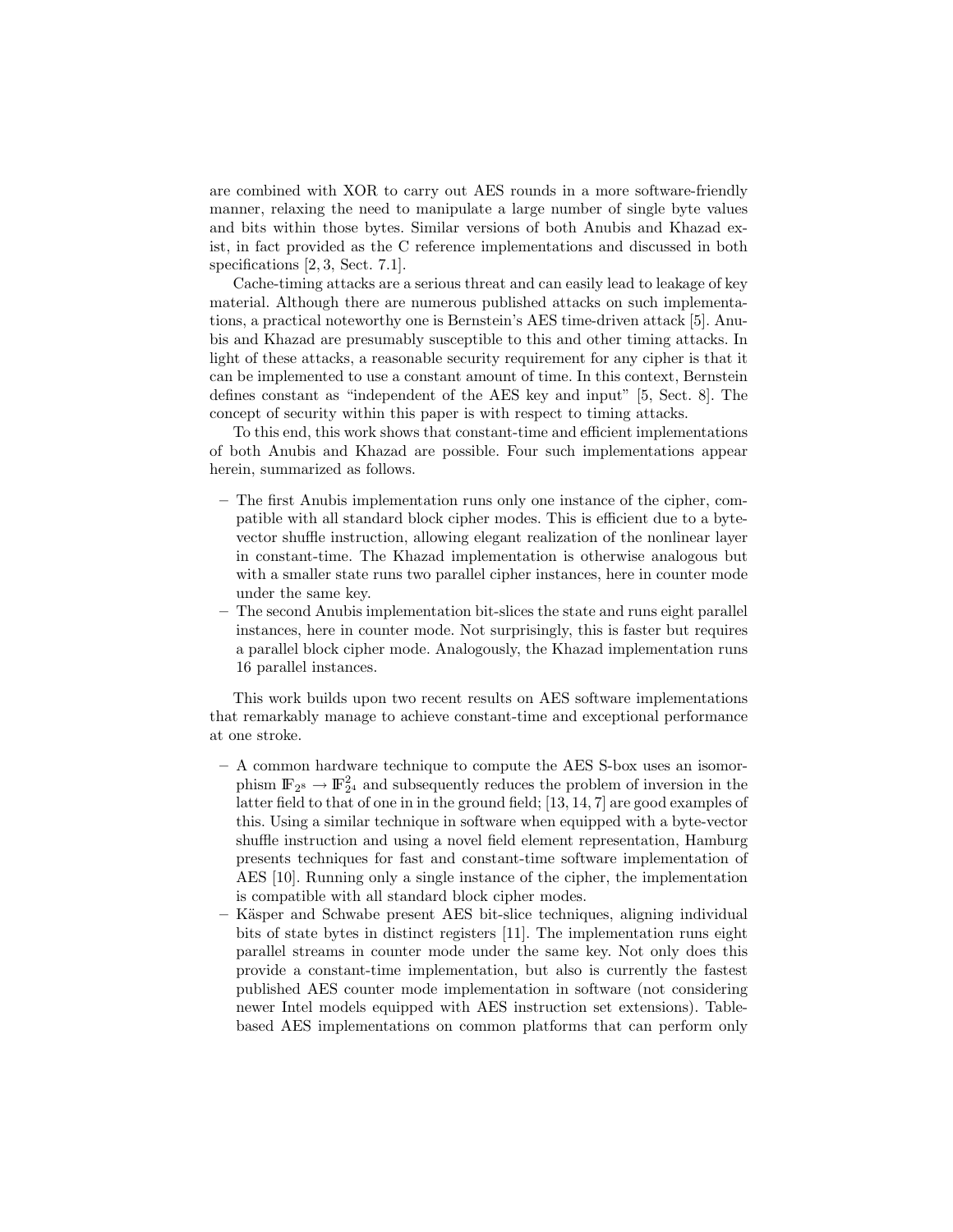one load instruction per cycle are inherently limited to ten cycles per byte; there are ten rounds requiring sixteen lookups each. The authors show that bit-slicing circumvents this limit.

# 2 Cipher Descriptions

This section gives a description of the Anubis and Khazad primitives, specifically each component of the ciphers. The ciphers share some components verbatim and others only differ slightly. The notation here follows style of the specifications; see them for a more formal treatment [2, 3].

#### 2.1 The Anubis Cipher

Although Anubis supports variable length keys, this work only explicitly considers 16-byte keys; generalizations are straightforward. Analogous to AES-128, Anubis consists of a 16-byte state. The state is either viewed as a vector in  $\mathbb{F}_{2^8}^{16}$ or a  $4 \times 4$  matrix with entries in  $\mathbb{F}_{2^8}$  depending on the context. The specification denotes this by a map  $\mu$ , but this work omits this formalization; flattening the matrix row-wise (concatenating the rows) yields the vector representation.

The nonlinear layer  $\gamma$  This layer is otherwise analogous to the AES SubBytes step, but with a different S-box. It applies an S-box  $S: \mathbb{F}_{2^8} \to \mathbb{F}_{2^8}$  to each byte of the input. To facilitate efficient hardware implementation, the designers chose to build  $S$  using a three layer substitution-permutation network (SPN), where each layer includes two S-boxes  $P, Q : \mathbb{F}_{2^4} \to \mathbb{F}_{2^4}$  termed "mini-boxes". Fig. 1 depicts this structure.

The transposition  $\tau$  Viewing the input as a  $4\times 4$  matrix, this mapping outputs the transpose. To illustrate:

| 0 1 2 3 |         | 048Cl |  |
|---------|---------|-------|--|
| 4567    |         | 159DI |  |
| 8 9 A B | 126 A E |       |  |
| ICDEF.  |         | 37BF  |  |
|         |         |       |  |

The linear diffusion layer  $\theta$  This layer shares some similarities with the AES MixColumns step. It multiplies the input in matrix form by the symmetric matrix  $\mathbf{r}$ 

$$
H = \begin{bmatrix} 01 & 02 & 04 & 06 \\ 02 & 01 & 06 & 04 \\ 04 & 06 & 01 & 02 \\ 06 & 04 & 02 & 01 \end{bmatrix} = \begin{bmatrix} 1 & x & x^2 & x^2 + x \\ x & 1 & x^2 + x & x^2 \\ x^2 & x^2 + x & 1 & x \\ x^2 + x & x^2 & x & 1 \end{bmatrix}
$$

and  $\theta: a \mapsto a \cdot H$  with all operations done in  $\mathbb{F}_{2^8} = \mathbb{F}_2[x]/(x^8 + x^4 + x^3 + x^2 + 1)$ .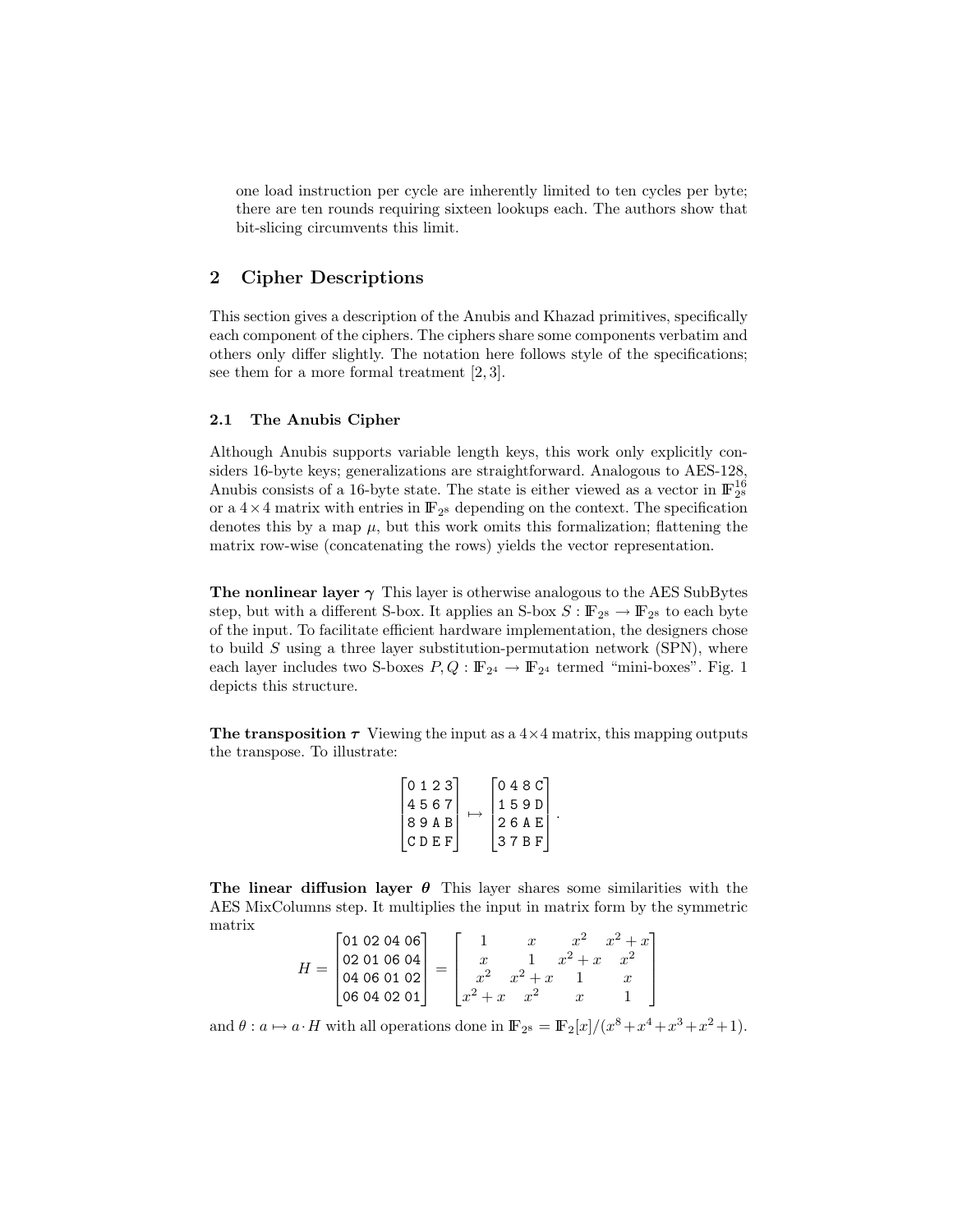

Fig. 1. S-box  $S$  as a three layer SPN with mini-boxes  $P$  and  $Q$ .

The cyclical permutation  $\pi$  This operation is otherwise analogous to the AES ShiftRows step, but cyclically shifts column  $i$  of the matrix downward  $i$ positions instead. This map only appears in the key schedule. To illustrate:

| 0 1 2 3          | 10 D A 7 I  |
|------------------|-------------|
| 45671            | 41 E B      |
| 89ABI            | 852F        |
| $ C\,D\,E\,F\, $ | I C 9 6 3 I |

.

The key extraction  $\omega$  This is a linear mapping involving the Vandermonde matrix

$$
V = \begin{bmatrix} 01 & 01 & 01 & 01 \\ 01 & 02 & 02^2 & 02^3 \\ 01 & 06 & 06^2 & 06^3 \\ 01 & 08 & 08^2 & 08^3 \end{bmatrix} = \begin{bmatrix} 1 & 1 & 1 & 1 \\ 1 & x & x^2 & x^3 \\ 1 & x^2 + x & x^4 + x^2 & x^6 + x^5 + x^4 + x^3 \\ 1 & x^3 & x^6 & x^5 + x^4 + x^3 + x \end{bmatrix} = \begin{bmatrix} 01 & 01 & 01 & 01 \\ 01 & 02 & 04 & 08 \\ 01 & 06 & 14 & 78 \\ 01 & 08 & 40 & 3A \end{bmatrix}
$$

and  $\omega : a \mapsto V \cdot a$ . This map also only appears in the key schedule.

The key schedule Given the cipher key K, round keys  $K^i$  for  $0 \le i \le 12$ satisfy  $K^r = (\tau \circ \omega \circ \gamma)(\kappa^r)$  where  $\kappa^0 = K$  and  $\kappa^r = (\sigma[c^r] \circ \theta \circ \pi \circ \gamma)(\kappa^{r-1})$  for  $r > 0$ ,  $\sigma$  is addition in  $\mathbb{F}_{2^8}^{16}$ , and  $c^r$  are vector constants dependent only on S. Note the shared application of  $\gamma$ .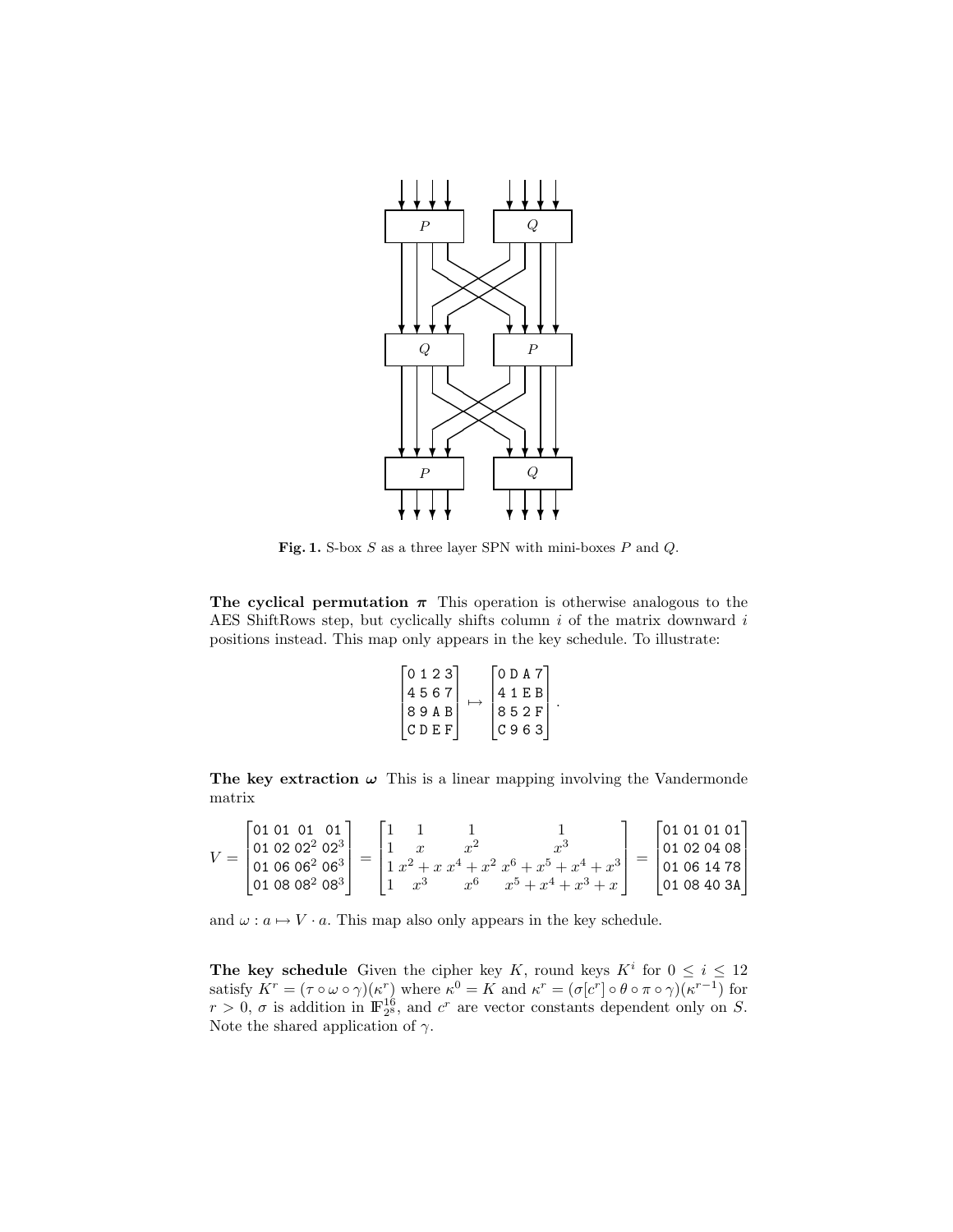The complete cipher Anubis initializes the state as  $\sigma[K^0]$  applied to the input. This gets iteratively transformed through 12 rounds by  $\sigma[K^r] \circ \theta \circ \tau \circ \gamma$ where the last round omits  $\theta$ .

#### 2.2 The Khazad Cipher

The Khazad block cipher [3] works on 8-byte blocks and uses a 16-byte key. The state is viewed as an element of  $\mathbb{F}_{2^8}^8$ . The components are similar to those of Anubis in many respects; the nonlinear layer  $\gamma$  remains the same. A description of the other components follows.

The linear diffusion layer  $\theta$  This linear layer multiplies the input vector by the symmetric matrix

|   |  |  |  | 01 03 04 05 06 08 0B 07 |  |
|---|--|--|--|-------------------------|--|
|   |  |  |  | 03 01 05 04 08 06 07 0B |  |
|   |  |  |  | 04 05 01 03 0B 07 06 08 |  |
| Н |  |  |  | 05 04 03 01 07 0B 08 06 |  |
|   |  |  |  | 06 08 0B 07 01 03 04 05 |  |
|   |  |  |  | 08 06 07 0B 03 01 05 04 |  |
|   |  |  |  | 0B 07 06 08 04 05 01 03 |  |
|   |  |  |  | 0B 08 06 05 04 03 01    |  |

and  $\theta : a \mapsto a \cdot H$ .

The key schedule Round keys satisfy  $K^r = (\sigma[K^{r-2}] \circ \sigma[c^r] \circ \theta \circ \gamma)(K^{r-1})$ where  $0 \le r \le 8$  and  $K^{-2}$  and  $K^{-1}$  are the first and second eight bytes of the key  $K$ , respectively. There is no component corresponding to the key extraction  $\omega$  in Anubis.

The complete cipher Khazad initializes the state as  $\sigma[K^0]$  applied to the input. This gets iteratively transformed through eight rounds by  $\sigma[K^r] \circ \theta \circ \gamma$ where the last round omits  $\theta$ .

# 3 Implementations

This section presents constant-time yet efficient implementations of both Anubis and Khazad. It begins with some background on SIMD vector operations, focusing on Intel processors. Then, for each cipher, a discussion on two implementation strategies appears. The first is more of a SIMD approach, running one instance in the Anubis case and two for Khazad. The second is a bit-slice approach running eight and sixteen instances, respectfully.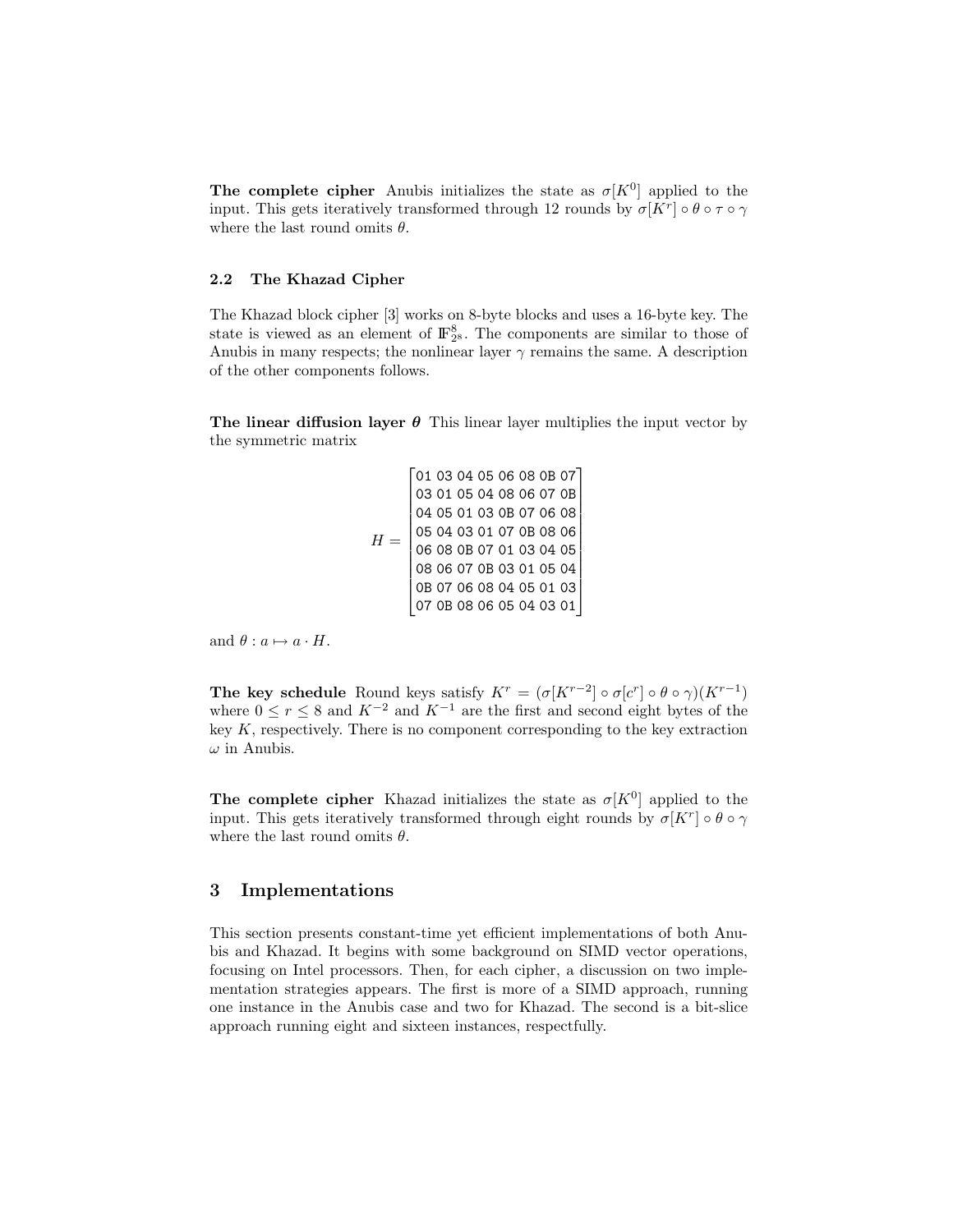#### 3.1 Vector Operations

In 64-bit mode, processors with Streaming SIMD Extensions 3 (SSE3) can operate on 16 128-bit SIMD registers xmm0 through xmm15. SSE3 and predecessors contain a wealth of instructions for parallel computation amongst these registers. Cryptosystem implementations usually restrict to a smaller subset of these instructions dealing with integer values. Supplemental SSE3 (SSSE3) introduces a handful of new instructions, the most interesting for this work being a byte shuffler pshufb. Note that recent AMD processors implement SSE3 but not SSSE3, although a related instruction is slated for the eXtended Operations (XOP) extension.

Byte Shuffling Since the implementations in this work make heavy use of pshufb, a brief description of the instruction is in order. The name already implies the ability to shuffle bytes around in a vector, but perhaps hides an important aspect of the instruction. Aranha, López, and Hankerson note its versatility [1, Sect. 2.1]:

"A powerful use of this instruction is to perform 16 simultaneous lookups in a 16-byte lookup table."

Formally, given 16-signed-byte vector operands a and b, components of the 16-byte vector output  $r$  of pshufb satisfy

$$
r_i = \begin{cases} a_{b_i \text{ mod } 16} & \text{if } b_i \ge 0, \\ 0 & \text{otherwise,} \end{cases}
$$

so  $b$  holds the indices into the table and  $a$  the values. Indeed, this allows to implement any  $\mathbb{F}_2^4 \to \mathbb{F}_2^8$  function in parallel: this is a constant-time hardware lookup table, shuffling the values in  $a$  based on the indices in  $b$ . To summarize, typical use of pshufb is either that of shuffling bytes around in a fixed manner  $(b \text{ is fixed})$  or implementing lookups into a fixed table  $(a \text{ is fixed})$ , and the distinction is in the operand order.

**Linear Maps** Given the above, one can implement a linear map  $\phi : \mathbb{F}_2^8 \to \mathbb{F}_2^8$ on 16 bytes in parallel. Denote  $\alpha \in \mathbb{F}_{2^8}$  by  $\alpha = \alpha_H x^4 + \alpha_L$  where  $\alpha_i$  are the 4-bit nibbles. Linearity ensures  $\phi(\alpha) = \phi(\alpha_H x^4) + \phi(\alpha_L)$  and each input on the right is effectively only four bits. Denote 16-byte vectors  $t_{\phi H}$  and  $t_{\phi L}$  that map the corresponding input to the output; these are the a from the previous section. The following steps realize  $\phi$  in parallel:

- 1. Mask the lower nibble  $(\alpha_L)$  of each byte in the input vector. (pand)
- 2. Bit-shift the input four positions towards LSB and mask again  $(\alpha_H)$ . (psrlq, pand)
- 3. Shuffle  $t_{\phi L}$  and  $t_{\phi H}$  with their respective indices from the above steps.  $(\text{pshuffb} \times 2)$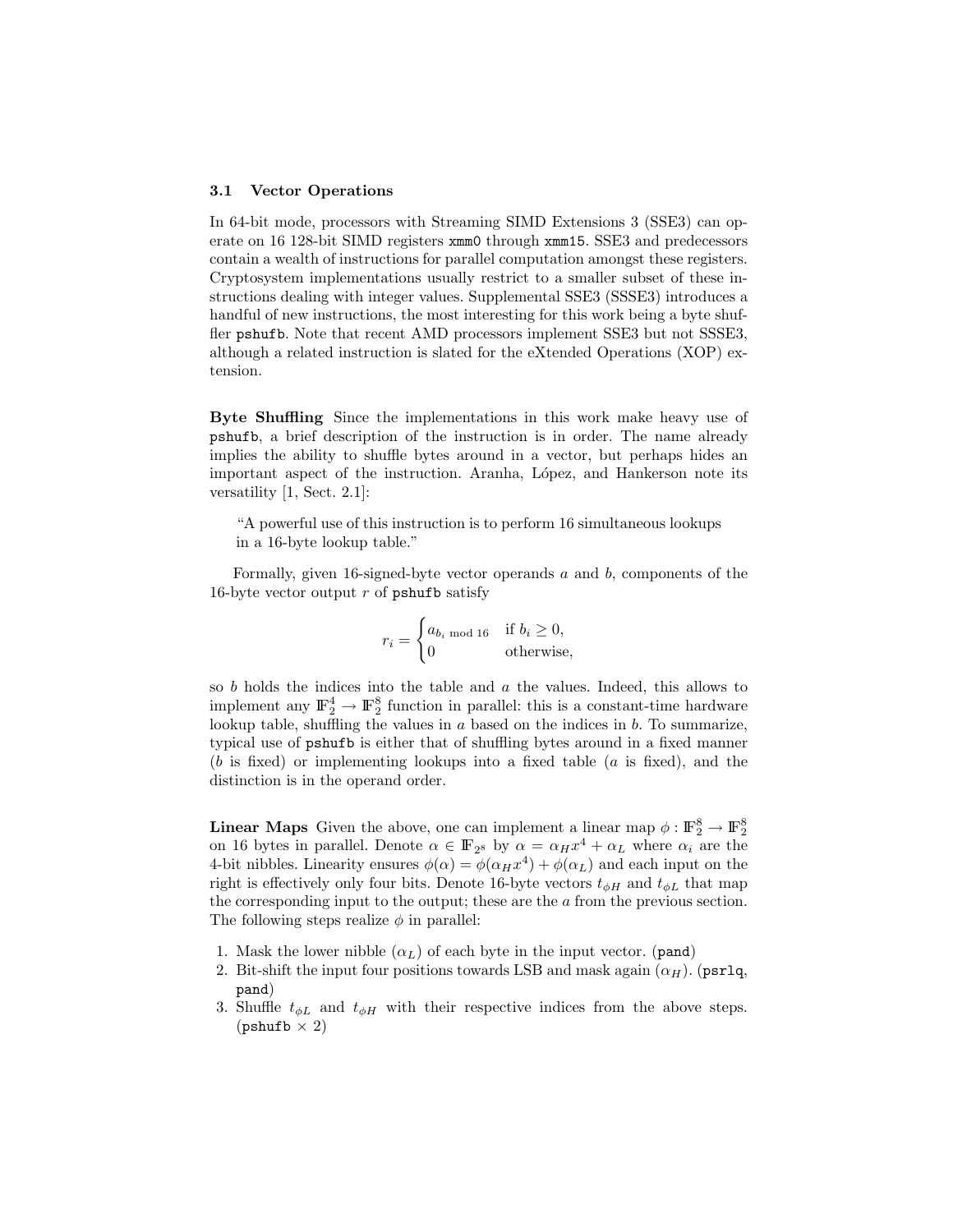4. Bitwise XOR the two outputs together. (pxor)

The second mask is a minor inconvenience due to the lack of an instruction to shift bits of individual bytes in a 16-byte vector (there are no psllb and psrlb instructions). The following implementations uses this strategy often. Note that when applying multiple maps to the same input, the first two steps are needed only once.

#### 3.2 Implementing Anubis

This following presents SSSE3 implementation techniques for Anubis; it discusses two different approaches. The first is serial in the sense that it employs only one cipher instance, while the second runs eight instances in parallel.

**A SIMD Approach** Beginning with the nonlinear layer  $\gamma$ , the authors state that the choice to build it as an SPN with mini-boxes was influenced by efficient hardware implementation [2, 6.2]. A key observation in this work is that as a consequence of the underlying smaller  $\mathbb{F}_{2^4} \to \mathbb{F}_{2^4}$  mini-boxes, the composition can be implemented elegantly using  $\mathsf{pshufb}$ . Since  $P$  and  $Q$  are four bits to four bits but the instruction allows a parallel four bit to eight bit lookup, the bit permutations following  $P$  and  $Q$  can be unrolled for each layer to provide shifted and spread versions of their output. For example,  $Q(0x1) = 0xE = 1110<sub>2</sub>$ but following the first layer the upper two bits get shifted two positions towards the MSB: here the lookup provides  $Q_0(0x1) = 0x32 = 110010_2$ . This unrolling yields the following six lookup tables for the corresponding layers:

> $t_{O0} = 0$ x20012313311000333003022212113221  $t_{P0} = 0$ x0408804C488488C4C08C404400C8CC0C  $t_{P1} = 0x01022013122122313023101100323303$  $t_{Q1} = 0x80048C4CC44000CCC00C08884844C884$  $t_{O2} = 0x08010B070D04000F0C03020A06050E09$  $t_{P2} = 0$ x102080706090A0D0C0B0405000E0F030.

As the last layer does not permute the bits, note  $t_{P2}$  and  $t_{Q2}$  are simply the nibble-shifted and original contents as bytes, respectively, of P and Q.

With these tables in hand, the following steps implement layer i of  $S$ :

- 1. Mask the lower nibble of each byte in the input vector. (pand)
- 2. Bit-shift the input four positions towards LSB and mask again. (psrlq, pand)
- 3. Shuffle  $t_{Pi}$  and  $t_{Qi}$  with their respective indices from the above steps. (pshufb  $\times$  2)
- 4. Bitwise OR the two outputs together. (por)

Iterating this concept for all layers shows that  $S$  can be realized in parallel on all 16 input bytes using six pand, three psrlq, six pshufb, and three por.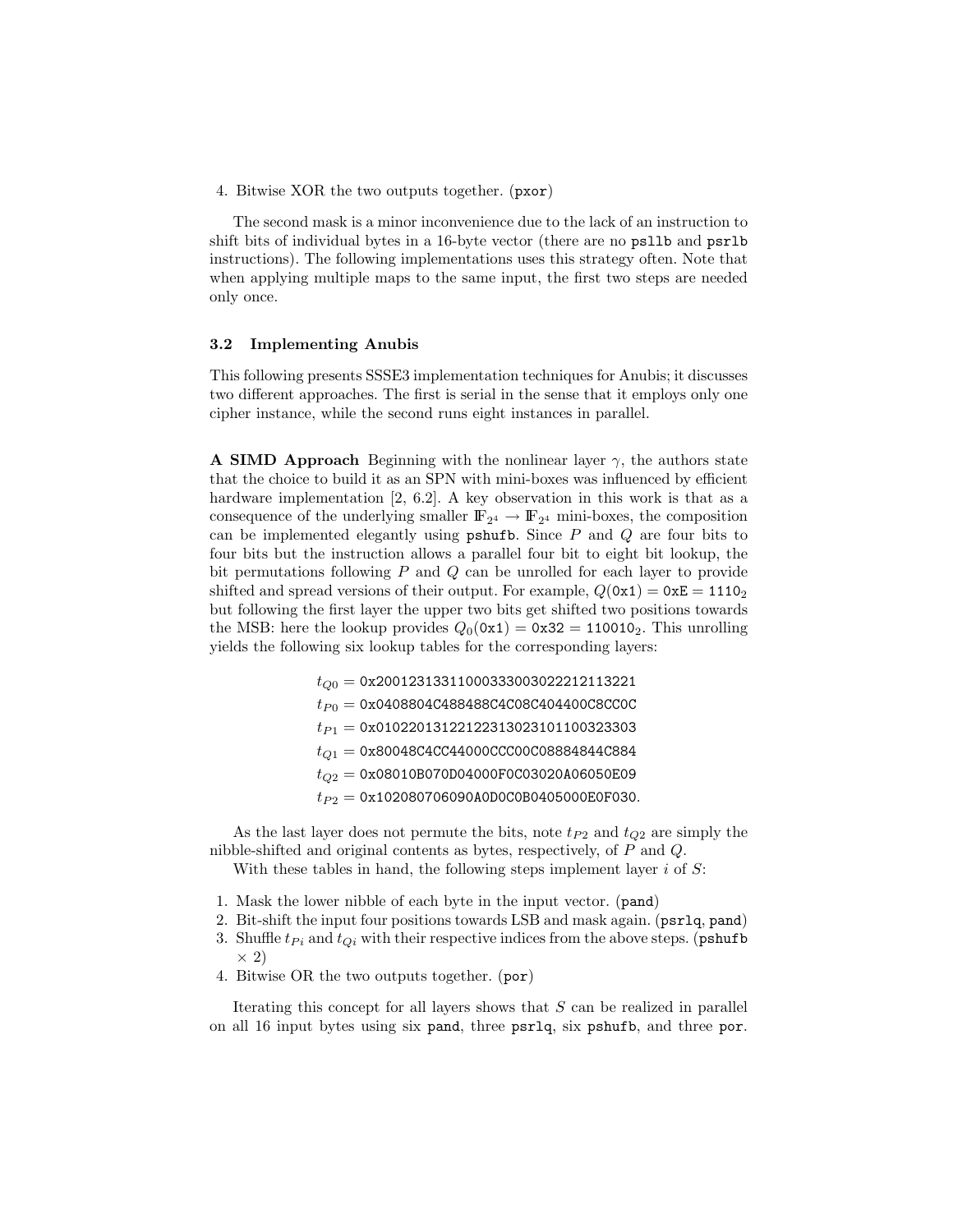Another option is to pair-wise reverse the wires on one mini-box per layer and use an XOR swap on two bits instead to implement the permutations between layers. It seems this does not reduce the operation count for current Intel processors.

Moving on to other components, the naïve way to implement the transpose  $\tau$  requires a single pshufb instruction with indices defined as

#### $t_{\tau} = 0$ x0F0B07030E0A06020D0905010C080400

but in fact, by modifying the cipher and key schedule appropriately  $\tau$  can be omitted. Consider the operation of rounds 1 and 2:

$$
\sigma[K^2] \circ \theta \circ \tau \circ \gamma \circ \sigma[K^1] \circ \theta \circ \tau \circ \gamma.
$$

With H a symmetric matrix  $(H^T = H)$ , observe that the composition  $\theta \circ \tau$  yields  $a^T \cdot H = (H \cdot a)^T$ . Denote  $\hat{K}^1$  as  $\tau$  applied to  $K^1$  and  $\hat{\theta} : a \mapsto H \cdot a$ . Note  $\gamma$ is invariant under  $\tau$ ; it is not affected by any byte ordering. Then the following expression, essentially relying on the fact that  $\tau$  is an involution, yields the same output:

$$
\sigma[K^2] \circ \theta \circ \gamma \circ \sigma[\hat{K}^1] \circ \hat{\theta} \circ \gamma.
$$

Hence all even rounds use the unmodified round keys and  $\theta$  while odd rounds use transposed round keys and  $\hat{\theta}$ . With an even number of rounds,  $\tau$  never needs to be applied during cipher operation. This is similar in spirit to Hamburg eliminating ShiftRows when implementing AES [10, 4.2].

For the linear layers  $\theta$  and  $\hat{\theta}$ , viewing the input vector components as  $a_i \in$  $\mathbb{F}_{28}$ , examining the matrix products reveals we need  $a_i b_j$  for all i and all  $b_j \in$  $\{1, x, x^2, x^2+x\}$ . That is, we need the result of three distinct linear maps applied to the input. Applying the machinery from Sect. 3.1 yields  $t_2 = ax$  and  $t_4 = ax^2$ , then the final product is  $t_6 = t_4 + t_2$ . The outputs of  $\theta$  and  $\hat{\theta}$  differ only in how these  $t_i$  are subsequently shuffled. For  $\theta$ , these vectors are shuffled using the following indices corresponding to their positions in the columns of  $H$ :

```
t_{\theta2} = 0x0E0F0C0D0A0B08090607040502030001
t_{\theta4} = 0x0D0C0F0E09080B0A0504070601000302
t_{\theta6} = 0x0C0D0E0F08090A0B0405060700010203
```
and the output is the XOR-sum of these three shuffled vectors with the input. This strategy realizes  $\theta$  using seven pshufb, six pxor, two pand, and one psrlq. Note the pand can be eliminated by merging these layers with  $\gamma$ ; the last layer of S does not permute the bits so the output from the final  $P$  and  $Q$  can be used directly as the indices for the linear maps. The byte shuffles for  $\hat{\theta}$  are much more regular; for example

# $t_{\hat{\theta} 2} =$  0x0B0A09080F0E0D0C0302010007060504

which in fact is not a byte shuffle but a dword shuffle **pshufd** that is more efficient since it takes an immediate operand.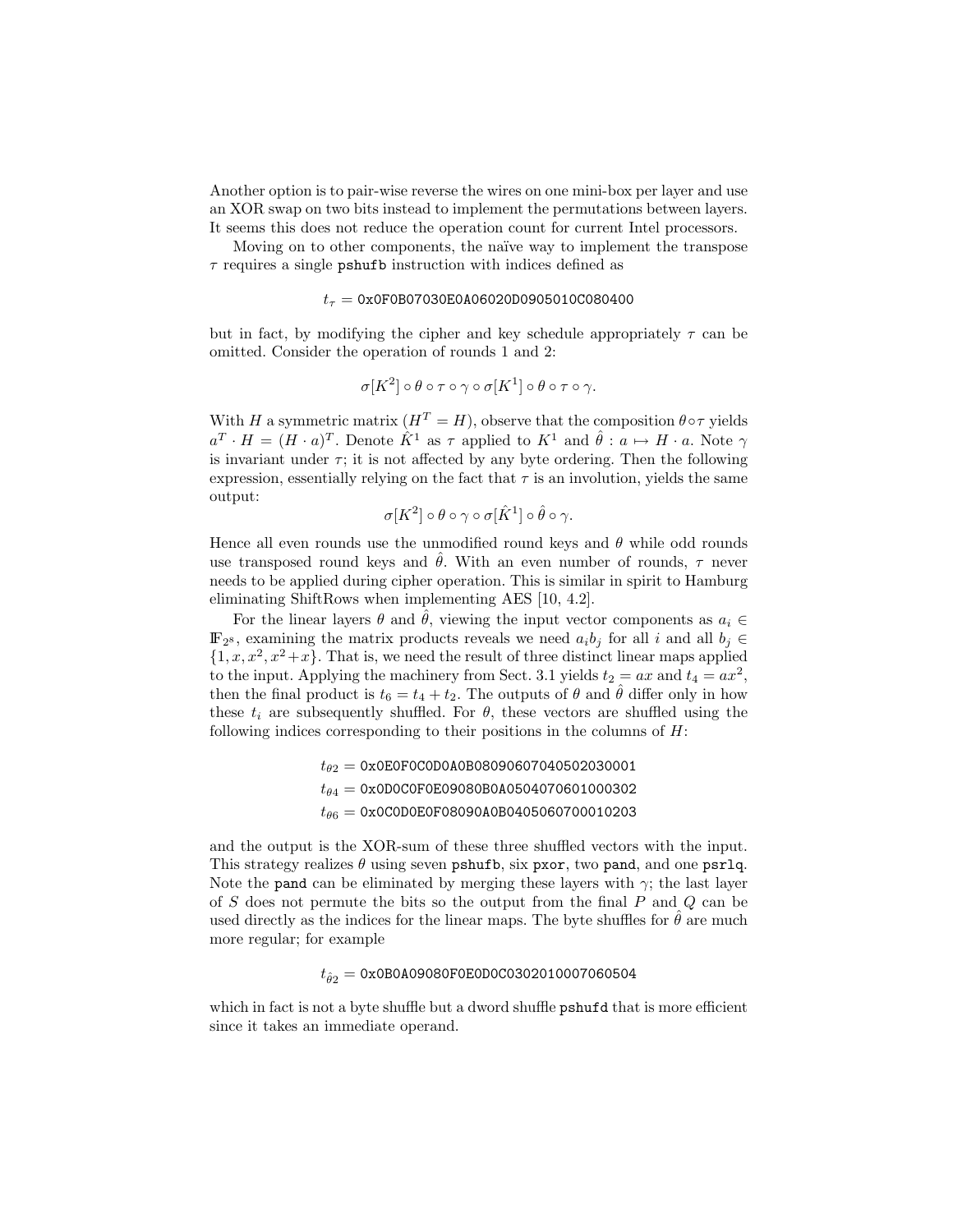For the key schedule, it remains to implement both the permutation  $\pi$  and key extraction  $\omega$ ; the former requires only one **pshufb** instruction with indices defined as

# $t_{\pi} = 0x0306090C0F0205080B0E0104070A0D00.$

Unfortunately  $\omega$  is quite a different situation compared to  $\theta$ , where the product of every entry in the matrix with every component of the input vector  $a$  is required. For example, here  $(x^2 + x)a_i$  is only needed for  $4 \le i < 8$ . When computing with 16-component vectors, this kind of selective computation is difficult to accomplish in an elegant fashion.

On the other hand, realizing multiple linear maps as in Sect. 3.1 with the same input amortizes the cost of the first two steps: the nibbles (indices into tables) need be produced only once. In light of this, one strategy is over-computation by producing  $a_i b_j$  for all i and all  $b_j$  as distinct entries in V. Computing six of the maps (02, 04, 08, 14, 3A, and 40) is enough to reach the remaining two with XOR chains (06 and 78). This strategy uses twelve pshufb, nine pxor, two pand, and one psrlq.

Denote the resulting vectors by  $r_i$ ; these need to be combined at different indices before XOR-summing them to arrive at the result (three pxor). For column j of V with entries  $[v_{0j}, v_{1j}, v_{2j}, v_{3j}]$  the needed vector is

 $[v_{0j} [a_{4j}, \ldots, a_{4j+3}], v_{1j} [a_{4j}, \ldots, a_{4j+3}], v_{2j} [a_{4j}, \ldots, a_{4j+3}], v_{3j} [a_{4j}, \ldots, a_{4j+3}].$ 

One way to achieve this is through a series of interleaves: punpckldq interleaves the lower two 4-byte values in the first operand with those in the second, and punpckhqdq the high 8-byte value.

The following illustrates this concept with  $j = 1$  where vectors  ${r_1 = a, r_2 = ...}$  $ax, r_6 = a(x^2 + x), r_8 = ax^3$  facilitate constructing the vector

 $[a_4, a_5, a_6, a_7, 02a_4, 02a_5, 02a_6, 02a_7, 06a_4, 06a_5, 06a_6, 06a_7, 08a_4, 08a_5, 08a_6, 08a_7]$ 

Here the  $r_i$  are filled with dummy data to help observe the interleaving action:

- $r_1 = 0$ x33333333222222221111111100000000
- $r_2 = 0x777777776666666655555555444444444$
- r<sup>6</sup> = 0xBBBBBBBBAAAAAAAA9999999988888888
- $r_8 = 0x$ FFFFFFFFEEEEEEEEDDDDDDDDCCCCCCCC
- $t_0 = 0$ x5555555551111111144444444000000000 (punpckldq)
- $t_1 = 0$ xDDDDDDDD99999999CCCCCCCC88888888888 (punpckldq)
- $t_2 = 0$ xDDDDDDDD999999955555555511111111 (punpckhqdq).

These operations accomplish the goal of extracting bytes  $v_4, \ldots, v_7$  from each of the given  $v = r_i$  to a vector in a specific order corresponding to column j of V. The vectors for other  $i$  are obtained similarly with three instructions, but different interleaves. The exception being  $j = 0$ , using only one pshufd to broadcast the lower 4-byte value of the input across the vector.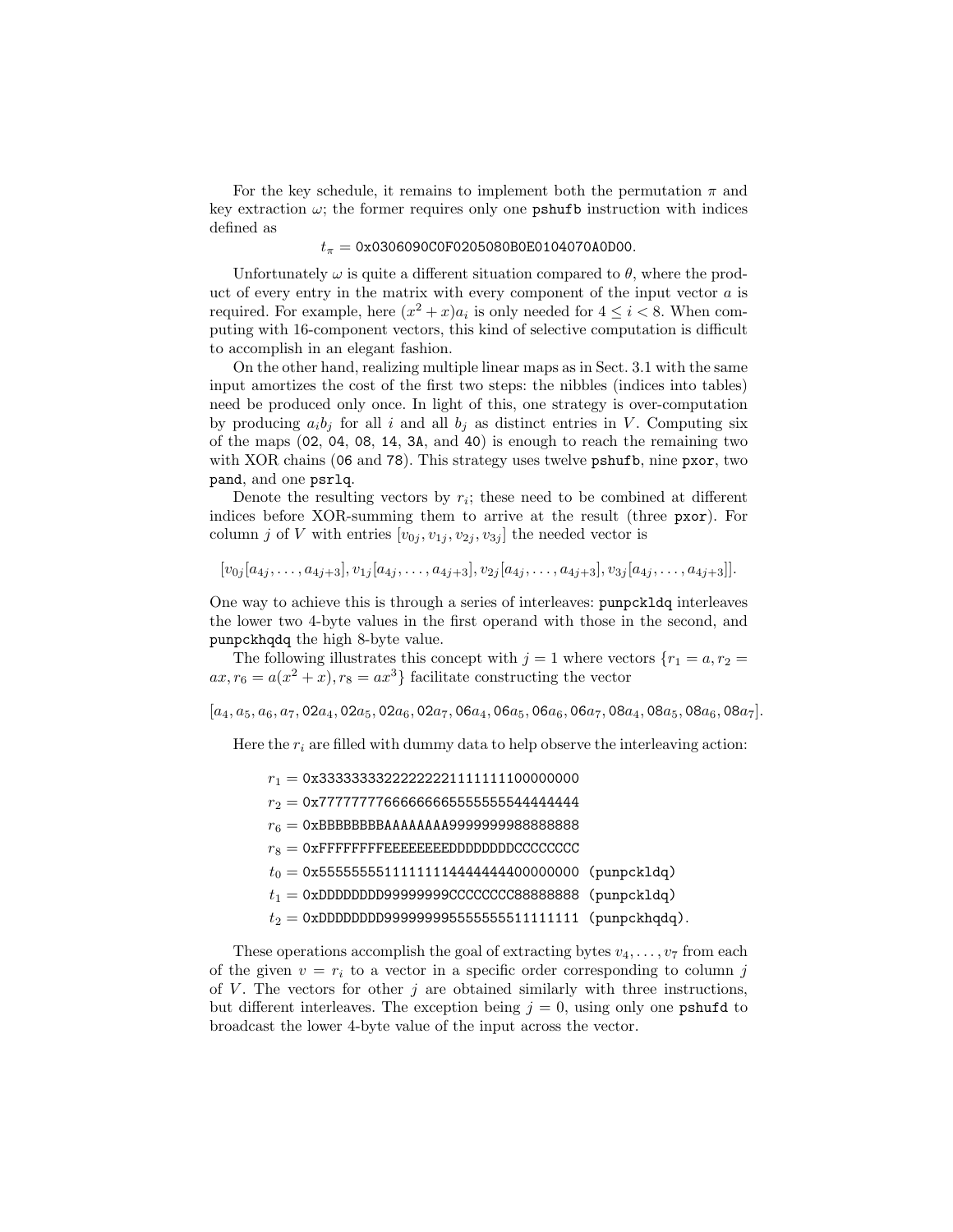A Bit-slice Approach Käsper and Schwabe use the SIMD registers to represent eight AES instances running in parallel [11]. While these can be unrelated instances with different keys, parallel block cipher modes such as counter mode are where this method is particularly interesting: encrypting the next eight counter values under one key in parallel. Eight SIMD registers hold the entire state for these eight instances, but each register represents one bit-slice of the state bytes for all instances.

Naturally, the same approach can be used to implement Anubis in counter mode. Denote 128-bit SIMD registers  $r_i$  for  $0 \leq i < 7$  each holding bit i of all state bytes. Byte j of  $r_i$  holds bit i of the jth state byte for all eight instances, each instance at a fixed offset within these bytes. Figure 2 depicts this structure.

With this representation, some of the components from the previous section remain unchanged and are simply iterated for each  $r_i$ . For example,  $\tau$ ,  $\pi$ , and the shuffles at the end of  $\theta$ . As this counter mode implementation uses only a single key, the key schedule components stay the same, but the resulting round keys must be subsequently converted into bit-slice format using eight times the storage. See [11, Sect. 4.1] for a brief discussion on general data conversion to and from bit-slice format. This implementation uses the same code for said conversion.

The two components that differ significantly in implementation compared to the serial case are the nonlinear layer  $\gamma$  and linear layer  $\theta$  ( $\hat{\theta}$ ), the only layers where any time consuming operations are carried out during encryption. The previous serial implementation relies heavily on pshufb as a lookup table to realize  $\gamma$ . In contrast, bit-slicing relies on boolean expressions alone to evaluate the S-box, facilitated by access to individual bits of all state bytes collected in one register. Indeed, this is the allure of bit-slicing.

The specification gives boolean expressions for  $P$  and  $Q$  with 18 gates each, implementing  $S$  with 108 gates [2, Appx. B]. This is not significantly lighter than the current smallest published AES S-box with 115 gates [6], although the former appeared at inception while the later took roughly a decade of research to whittle down, and further they are not immediately comparable as the later employs XNOR gates. Regardless, in software register-to-register moves must also be considered since most SSE instructions, particularly those for bitwise operations, do not allow passing a separate destination operand. The simple construction of  $S$  as an SPN using smaller  $P$  and  $Q$  easily allows the implementation to remain entirely within the working register set: the stack is not required, and in this work the implementation of  $\gamma$  uses 148 instructions. Table 1 compares the

|                                   | byte $15$ |       |       |        |             |                 | $\cdots$              |         | byte 1 |                |      |       | byte 0 |       |        |       |       |          |       |      |       |       |                       |      |             |
|-----------------------------------|-----------|-------|-------|--------|-------------|-----------------|-----------------------|---------|--------|----------------|------|-------|--------|-------|--------|-------|-------|----------|-------|------|-------|-------|-----------------------|------|-------------|
| xmmC                              |           | g     | m     | SЦ     | $_{\rm SI}$ | БI              | $\overline{\text{m}}$ | Ľ<br>ΞS |        |                | SЦ   | m     | 51     | m     | Зu     | m     | E     | <u>n</u> | ЗI    | 믒    | m     | 51    | $\overline{\text{m}}$ | БI   | Ĺ<br>⊢<br>ದ |
| bit<br>xmm                        | ∣ฐ        | ←     |       | ←<br>ğ |             | ue <sub>1</sub> |                       | ←<br>gn |        |                | ←    |       | ←      |       | ←<br>ø |       |       |          |       | ←    |       |       |                       | ←    | ←<br>Ò      |
| $\cdot$ $\cdot$ $\cdot$           |           | ance. | tance | ā<br>Ф | tance       | ō<br>o          | tance                 | 6<br>Ф  |        | <u>nstance</u> | ance | tance | ance   | tance | nce    | tance | tance | tance    | tance | ance | tance | tance | tance                 | ance | ã<br>o      |
| $\overline{ }$<br>bit<br>–<br>xmm |           |       | ্যে   |        |             | $\sim$ $\sim$   |                       |         | . .    |                |      |       | ↛      | ల     | S      |       |       |          | ⊕     | ্যে  | ↛     | ు     | S                     |      |             |

Fig. 2. Bit-slice state representation for Anubis.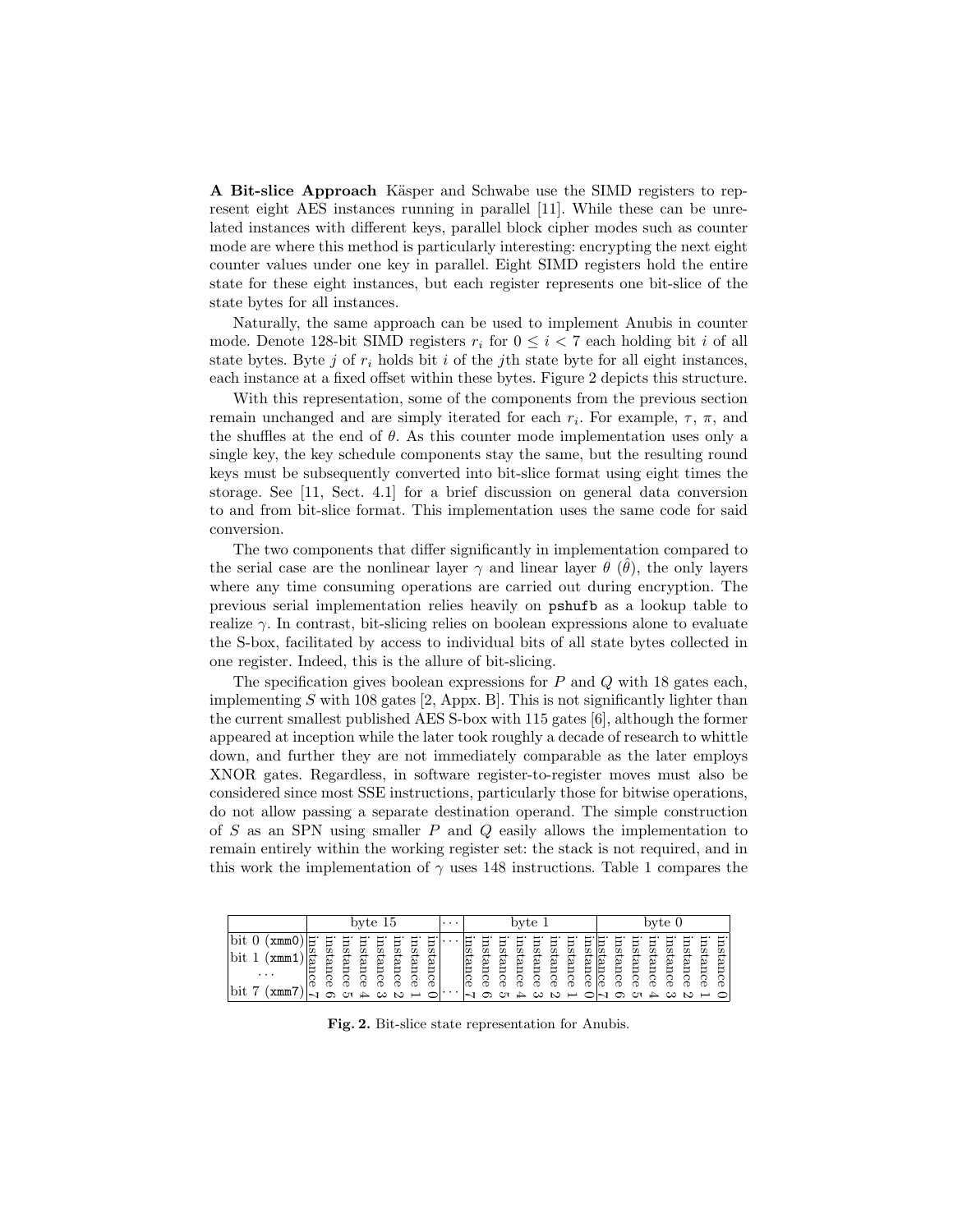instruction counts to that of AES  $[11, Thl. 2]$  and the result suggests, when bitslicing in software, the Anubis S-box is slightly more efficient compared to that of AES. In practice, instruction scheduling is equally important: alas a succinct, meaningful comparison is not straightforward.

For the linear layer, similar to an AES MixColumns, viewing the input and output of  $\theta$  as matrices one can derive a formula for each byte of the output:

$$
b_{ij} = a_{ij} + x(a_{i1-j} + a_{i3-j} + x(a_{i2+j} + a_{i3-j}))
$$

where all the subscripts are modulo 4. Each multiplication by  $x$  implies three XOR gates for reduction. This leads to a cost of 38 pxor and 24 pshufb (pshufd for  $\theta$ ), notably heavier than the 27 pxor and 16 pshufd of MixColumns [11, Sect. 4.4]. The difference in pxor counts is simply due to the fact that the entries of H have higher degree than those for MixColumns, and the above formula for each byte contains one extra term in the sum. The difference in shuffle counts is due to the fact that the shuffles for MixColumns are simple dword rotations, and one can reduce the required shuffles per bit from three to two. The shuffles for  $H$  are not as simple and do not seem to allow this.

#### 3.3 Implementing Khazad

This section presents two Khazad implementations, analogous to the previous two Anubis implementations. Both require a parallel block cipher mode when only a single key is used. The strategies are in fact so similar to those of Anubis that only a brief summary is provided. The implementations of the nonlinear layer  $\gamma$  stay the same; the key extraction  $\omega$  and permutations  $\pi$  and  $\tau$  in Anubis have no equivalent in Khazad, so the only component to consider is the linear layer  $\theta$ .

Two Parallel Instances As the SIMD registers are 16-byte and Khazad maintains an 8-byte state, here the analogous SIMD implementation of Khazad runs two instances in parallel, for convenience restricted here to the same key using counter mode. The strategy to compute  $\theta$  is the same as the corresponding layer in Anubis. First compute three linear maps (02, 04, and 08) and derive the remaining maps with XOR chains. The output is the XOR-sum of the input and the seven shuffled vectors resulting from the linear maps. This implementation uses 15 pxor, 13 pshufb, two pand and one psrlq.

Table 1. S-box instruction counts compared.

|           |     | pxor pand/por movdqa Total |      |      |
|-----------|-----|----------------------------|------|------|
| AES.      | -93 | 35.                        | - 35 | -163 |
| Anubis 66 |     | 42                         | 39   | 147  |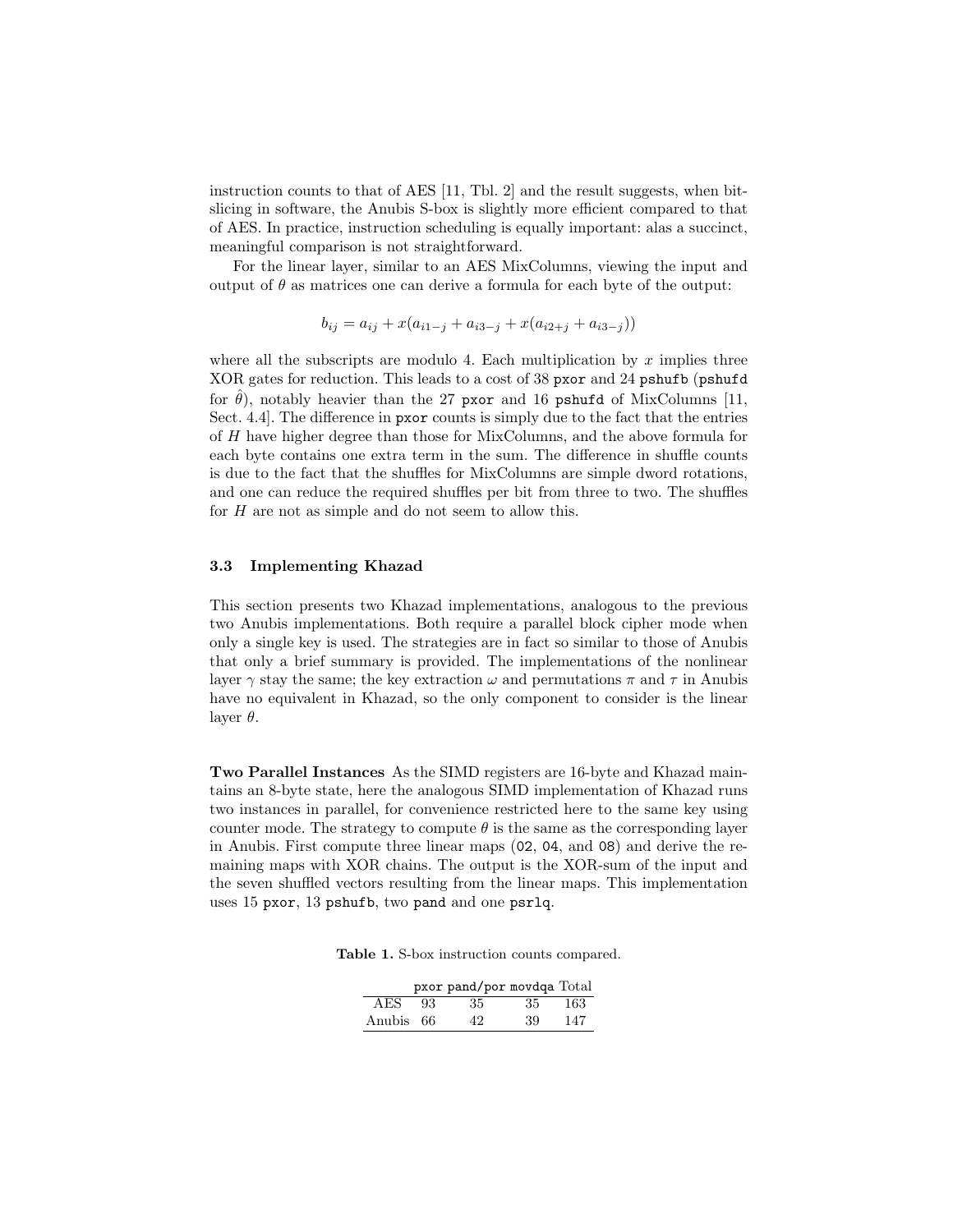Sixteen Parallel Instances Lastly, the bit-slice implementation of Khazad in counter mode. Khazad works on 8-byte blocks and with 128-bit SIMD registers aligning the bits of bytes in the state, this implies 16 parallel streams. The approach to implement  $\theta$  is exactly the same as with the bit-slice Anubis implementation: derive a formula for the output bytes and accumulate the result in output bits iteratively. For each of the eight input bits, this works out to 14 pxor and seven pshufb to produce a degree-10 polynomial. Similarly the reduction uses a total of 12 pxor to clear the three top bits.

## 4 Results

This section presents the timing results for all of the implementations described in this paper. The machine used for benchmarking is an Intel Core 2 Duo E8400 "Wolfdale" (45 nm) with 4GB of memory running Ubuntu 9.10, kernel 2.6.31-21, and gcc 4.4.1. Table 2 contains the timings for long streams. Timings are median over 1K runs obtained from the CPU time stamp counter rdtsc.

To place the results in some context, benchmark results of existing AES code running on the same machine are included as well. Hamburg's AES implementations includes a benchmarking script and the reported time is for encrypting 4kB [10]. Käsper and Schwabe implement the eSTREAM API that benchmarks a number of different metrics; the reported time is the best result from the test suite, that of "Encrypted 60 packets of 1500 bytes (under 1 keys, 60 packets/key)".

Note that one purpose of this work is to improve the security and, if possible, speed of Anubis and Khazad software implementations. Hence the AES timings are only included as a rough benchmark and are not for direct comparison. In particular, AES-128 has 10 rounds while Anubis-128 has 12. They have very different code footprints: AES encryption and decryption are implemented separately, while with Anubis and Khazad they only differ in the key schedule.

The timings in Table 2 show that the serial Anubis implementations outline here are very competitive with the purely table-based implementation. In particular, there is no significant penalty to realize protection against cache-timing attacks on this platform. The compiler is able to optimize the C implementation using compiler intrinsics for SIMD operations quite well; it is unclear how to improve it by hand-crafted assembly. For parallel modes, the bit-slice approach is significantly more efficient than the serial approach for both Anubis and Khazad.

# 5 Conclusion

This paper presents a number of constant-time implementations of the Anubis and Khazad block ciphers. The results show that constant-time and efficient are not mutually exclusive with respect to their software implementation. The work here also further showcases the potential of a vector-byte shuffle instruction to provide both secure and fast software implementations of cryptosystems.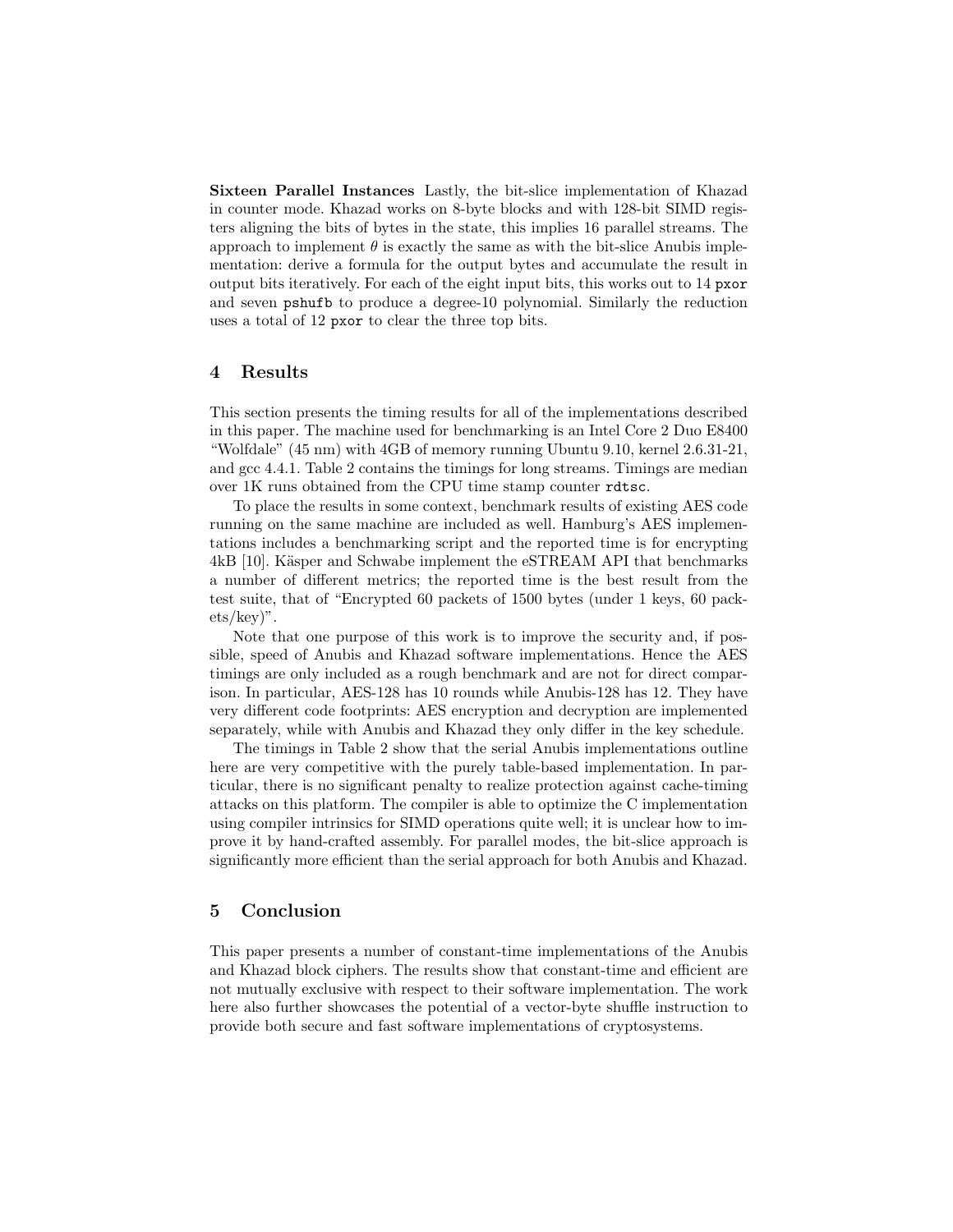|              |                   |                              |              |                | Cipher Method Language Mode Instances "Wolfdale" |
|--------------|-------------------|------------------------------|--------------|----------------|--------------------------------------------------|
| Anubis SSSE3 |                   | C                            | CTR          | 1              | 21.7                                             |
| Anubis SSSE3 |                   | С                            | $_{\rm CBC}$ | 1              | 20.7                                             |
| Anubis SSSE3 |                   | С                            | $CBC^{-1}$   | 1              | 20.3                                             |
| Anubis SSSE3 |                   | asm                          | CTR          | 8              | 9.2                                              |
| Anubis Table |                   | C[2]                         | CTR          | 1              | 20.7                                             |
| Anubis Table |                   | C[2]                         | $_{\rm CBC}$ | 1              | 21.3                                             |
| Anubis Table |                   | C[2]                         | $CBC^{-1}$   | 1              | 21.2                                             |
| Khazad SSSE3 |                   | asm                          | CTR          | $\overline{2}$ | 18.6                                             |
| Khazad SSSE3 |                   | asm                          | CTR          | 16             | 10.3                                             |
| Khazad Table |                   | C[3]                         | CTR          | 1              | 19.8                                             |
| AES          | SSSE <sub>3</sub> | $\text{asm} \left[10\right]$ | CTR          | 1              | 11.6                                             |
| AES          | SSSE <sub>3</sub> | $\text{asm}$ [10]            | $_{\rm CBC}$ | 1              | 11.0                                             |
| AES          | SSSE3             | $\operatorname{asm}$ [10]    | $CBC^{-1}$   | 1              | $13.6\,$                                         |
| AES          | SSSE3             | $\text{asm}$ [11]            | $_{\rm CTR}$ | 8              | 8.0                                              |

Table 2. Timing results in cycles per byte.

It is worth mentioning that at least two other primitives make use of the compact S-box used in Anubis and Khazad [4, 15]. Its particularly efficient software implementation here, in serial using pshufb or parallel when bit-slicing, greatly encourages further use: perhaps as a building block for other primitives.

Realizing the threat that timing attacks pose to software implementations, more recent trends in cipher design are away from the rather traditional view of an S-box as a lookup table towards methods that better suit constant-time implementations using native instructions supported by common processors. For example, the Threefish block cipher explicitly states this as a design criteria [9, Sect. 8.1], using an extremely simple nonlinear function MIX consisting of a rotation, XOR, and addition modulo  $2^{64}$  iterated during a large number of rounds. However, equipped with powerful instructions like pshufb it will be interesting to see how cryptologists harness this machinery and what the future holds for cipher design.

# References

- 1. Aranha, D.F., L´opez, J., Hankerson, D.: High-speed parallel software implementation of the  $\eta_T$  pairing. In: Pieprzyk, J. (ed.) CT-RSA. Lecture Notes in Computer Science, vol. 5985, pp. 89–105. Springer (2010)
- 2. Barreto, P.S.L.M., Rijmen, V.: The Anubis block cipher. http://www.larc.usp. br/~pbarreto/anubis-tweak.zip (2001)
- 3. Barreto, P.S.L.M., Rijmen, V.: The Khazad legacy-level block cipher. http://www. larc.usp.br/~pbarreto/khazad-tweak.zip (2001)
- 4. Barreto, P.S.L.M., Simplício Jr., M.A.: CURUPIRA, a block cipher for constrained platforms. In: 25th Brazilian Symposium on Computer Networks and Distributed Systems. pp. 61–74 (2007), http://www.sbrc2007.ufpa.br/anais/2007/ ST02%20-%2001.pdf